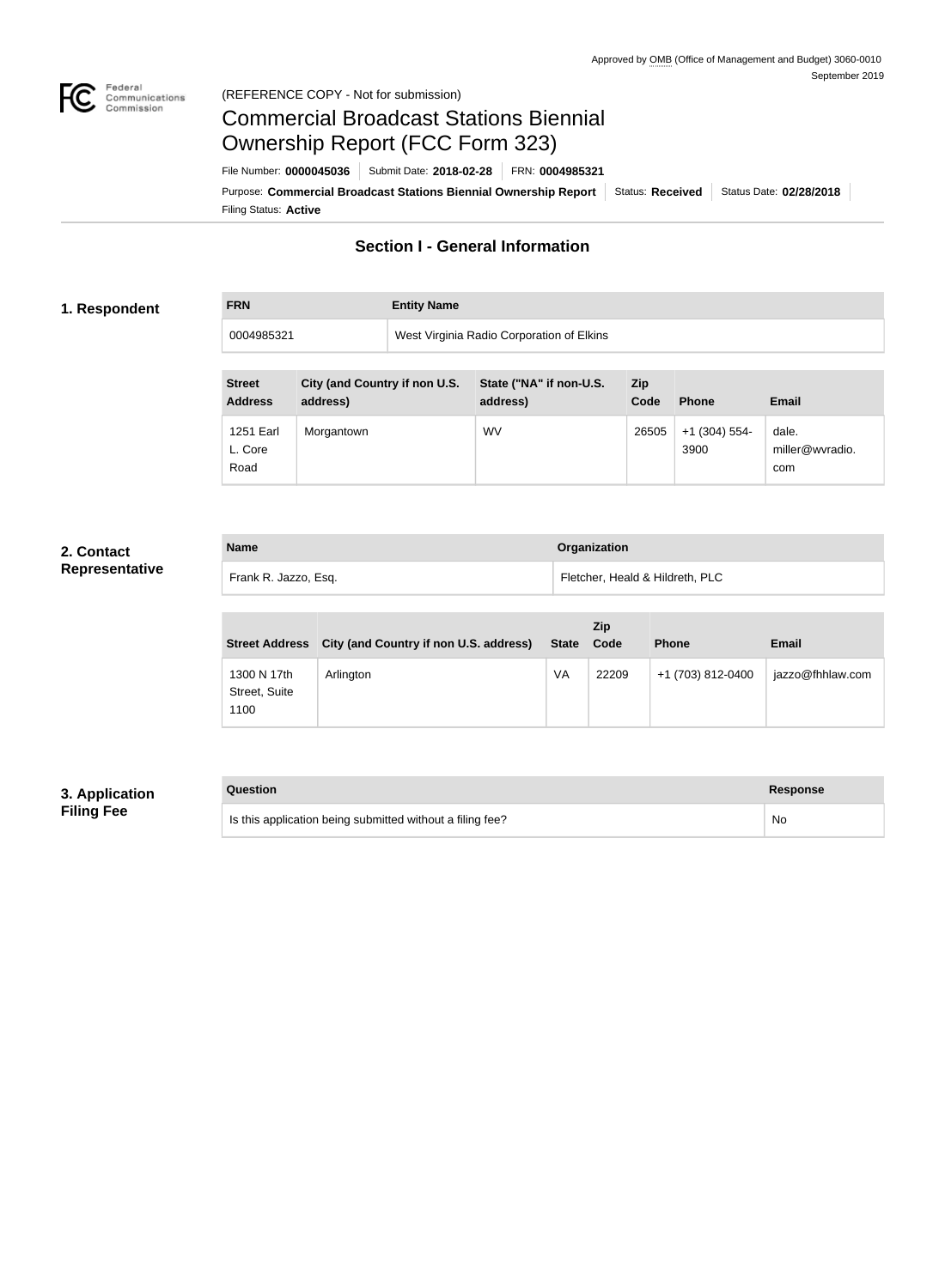| <b>Fees</b> | <b>Application Type</b> | <b>Form Number</b> | <b>Fee Code</b> | Quantity | <b>Fee Amount</b> | <b>Subtotal</b> |
|-------------|-------------------------|--------------------|-----------------|----------|-------------------|-----------------|
|             | Biennial                | Form 323           | <b>MAR</b>      | 4        | 85                | \$280.00        |
|             |                         |                    |                 |          | Total             | \$280.00        |

# **4. Nature of Respondent**

| (a) Provide the following information about the Respondent: |                        |
|-------------------------------------------------------------|------------------------|
| <b>Relationship to stations/permits</b>                     | Licensee               |
| <b>Nature of Respondent</b>                                 | For-profit corporation |

**(b) Provide the following information about this report:**

| <b>Purpose</b> | Biennial                                                                                                                                                                               |
|----------------|----------------------------------------------------------------------------------------------------------------------------------------------------------------------------------------|
| "As of" date   | 10/01/2017                                                                                                                                                                             |
|                | When filing a biennial ownership report or validating<br>and resubmitting a prior biennial ownership report, this<br>date must be Oct. 1 of the year in which this report is<br>filed. |

# **5. Licensee(s) and Station(s)**

## **Respondent is filing this report to cover the following Licensee(s) and station(s):**

| <b>Licensee/Permittee Name</b>            | <b>FRN</b> |
|-------------------------------------------|------------|
| West Virginia Radio Corporation of Elkins | 0004985321 |

| Fac. ID No. | <b>Call Sign</b> | <b>City</b>       | <b>State</b> | <b>Service</b> |
|-------------|------------------|-------------------|--------------|----------------|
| 19369       | <b>WELK</b>      | <b>ELKINS</b>     | <b>WV</b>    | <b>FM</b>      |
| 26143       | <b>WBTQ</b>      | <b>BUCKHANNON</b> | <b>WV</b>    | <b>FM</b>      |
| 40182       | <b>WDNE</b>      | <b>ELKINS</b>     | <b>WV</b>    | AM             |
| 65939       | WDNE-FM          | <b>ELKINS</b>     | <b>WV</b>    | <b>FM</b>      |

# **Section II – Biennial Ownership Information**

**1. 47 C.F.R. Section 73.3613 and Other Documents**

Licensee Respondents that hold authorizations for one or more full power television, AM, and/or FM stations should list all contracts and other instruments set forth in 47 C.F.R. Section 73.3613(a) through (c) for the facility or facilities listed on this report. In addition, attributable Local Marketing Agreements (LMAs) and attributable Joint Sales Agreements (JSAs) must be disclosed by the licensee of the brokering station on its ownership report. If the agreement is an attributable LMA, an attributable JSA, or a network affiliation agreement, check the appropriate box. Otherwise, select "Other." Non-Licensee Respondents, as well as Licensee Respondents that only hold authorizations for Class A television and/or low power television stations, should select "Not Applicable" in response to this question.

| <b>Document Information</b>           |                           |  |
|---------------------------------------|---------------------------|--|
| Description of contract or instrument | Articles of Incorporation |  |
| Parties to contract or instrument     | State of West Virginia    |  |
| Date of execution                     | 12/1996                   |  |
| Date of expiration                    | No expiration date        |  |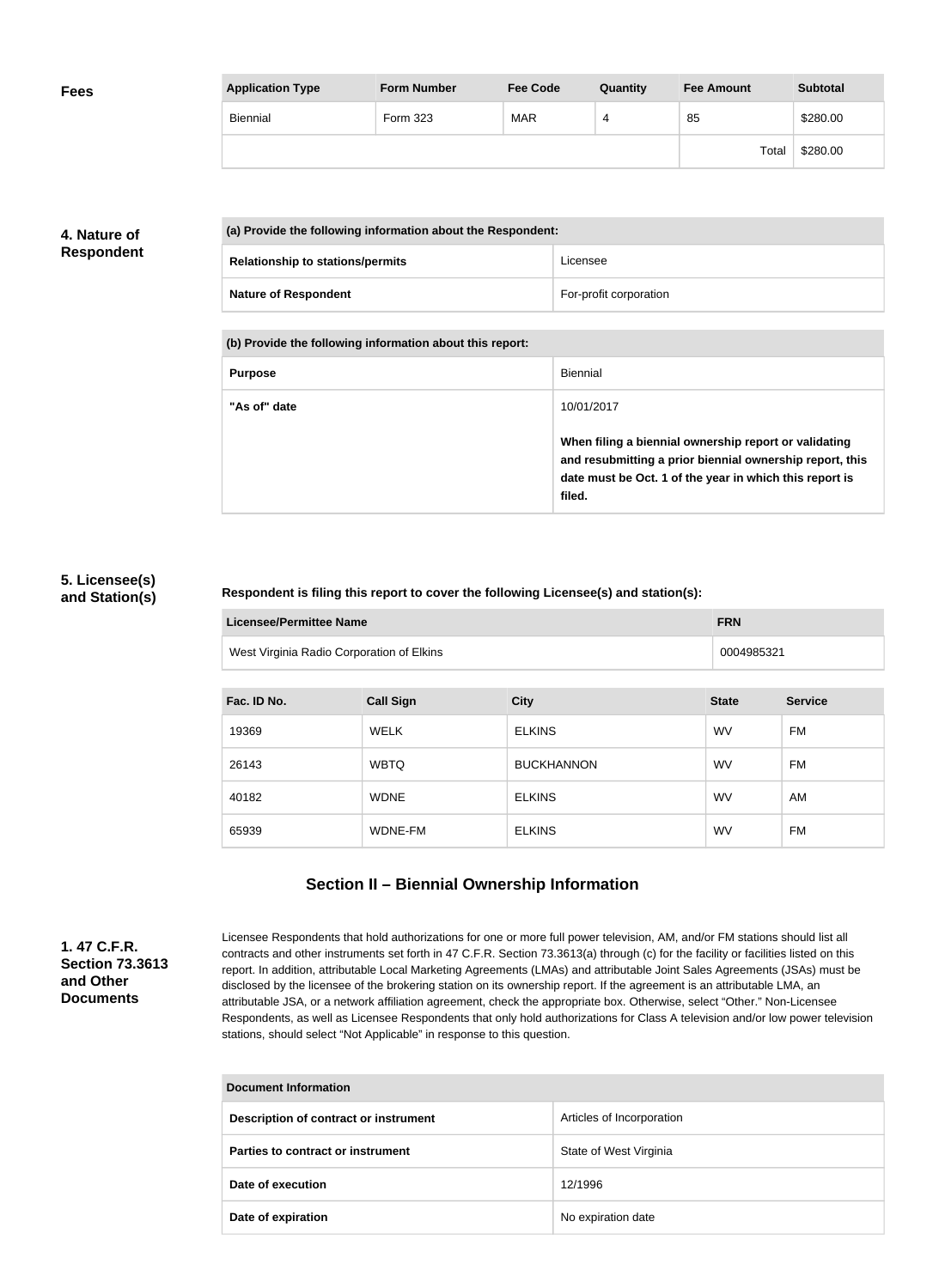| <b>Agreement type</b>  | Other                                     |
|------------------------|-------------------------------------------|
| (check all that apply) | Agreement Type: Articles of Incorporation |
|                        |                                           |

| <b>Document Information</b>                     |                                                           |  |
|-------------------------------------------------|-----------------------------------------------------------|--|
| Description of contract or instrument           | By Laws                                                   |  |
| Parties to contract or instrument               | Shareholders of West Virginia Radio Corporation of Elkins |  |
| Date of execution                               | 12/1996                                                   |  |
| Date of expiration                              | No expiration date                                        |  |
| <b>Agreement type</b><br>(check all that apply) | Other<br><b>Agreement Type: By Laws</b>                   |  |

#### **Document Information**

| Description of contract or instrument           | <b>Stock Pledge Agreements</b>                                                            |
|-------------------------------------------------|-------------------------------------------------------------------------------------------|
| Parties to contract or instrument               | Shareholders of West Virginia Radio Corporation of Elkins<br>and Huntington National Bank |
| Date of execution                               | 12/2008                                                                                   |
| Date of expiration                              | No expiration date                                                                        |
| <b>Agreement type</b><br>(check all that apply) | Other<br><b>Agreement Type: Stock Pledge Agreements</b>                                   |

### **2. Ownership Interests**

**(a)** Ownership Interests. This Question requires Respondents to enter detailed information about ownership interests by generating a series of subforms. Answer each question on each subform. The first subform listing should be for the Respondent itself. If the Respondent is not a natural person, also list each of the officers, directors, stockholders, non-insulated partners, non-insulated members, and any other persons or entities with a direct attributable interest in the Respondent pursuant to the standards set forth in 47 C.F.R. Section 73.3555. (A "direct" interest is one that is not held through any intervening companies or entities.) List each interest holder with a direct attributable interest in the Respondent separately.

Leave the percentage of total assets (Equity Debt Plus) field blank for an interest holder unless that interest holder has an attributable interest in the Respondent solely on the basis of the Commission's Equity Debt Plus attribution standard, 47 C.F.R. Section 73.3555, Note 2(i).

In the case of vertical or indirect ownership structures, list only those interests in the Respondent that also represent an attributable interest in the Licensee(s) for which the report is being submitted.

Entities that are part of an organizational structure that includes holding companies or other forms of indirect ownership must file separate ownership reports. In such a structure do not report, or file a separate report for, any interest holder that does not have an attributable interest in the Licensee(s) for which the report is being submitted.

Please see the Instructions for further detail concerning interests that must be reported in response to this question.

The Respondent must provide an FCC Registration Number for each interest holder reported in response to this question. Please see the Instructions for detailed information and guidance concerning this requirement.

| <b>Ownership Information</b> |                                           |                        |  |
|------------------------------|-------------------------------------------|------------------------|--|
| <b>FRN</b>                   | 0004985321                                |                        |  |
| <b>Entity Name</b>           | West Virginia Radio Corporation of Elkins |                        |  |
| <b>Address</b>               | PO Box                                    |                        |  |
|                              | <b>Street 1</b>                           | 1251 Earl L. Core Road |  |
|                              | <b>Street 2</b>                           |                        |  |
|                              | <b>City</b>                               | Morgantown             |  |
|                              |                                           |                        |  |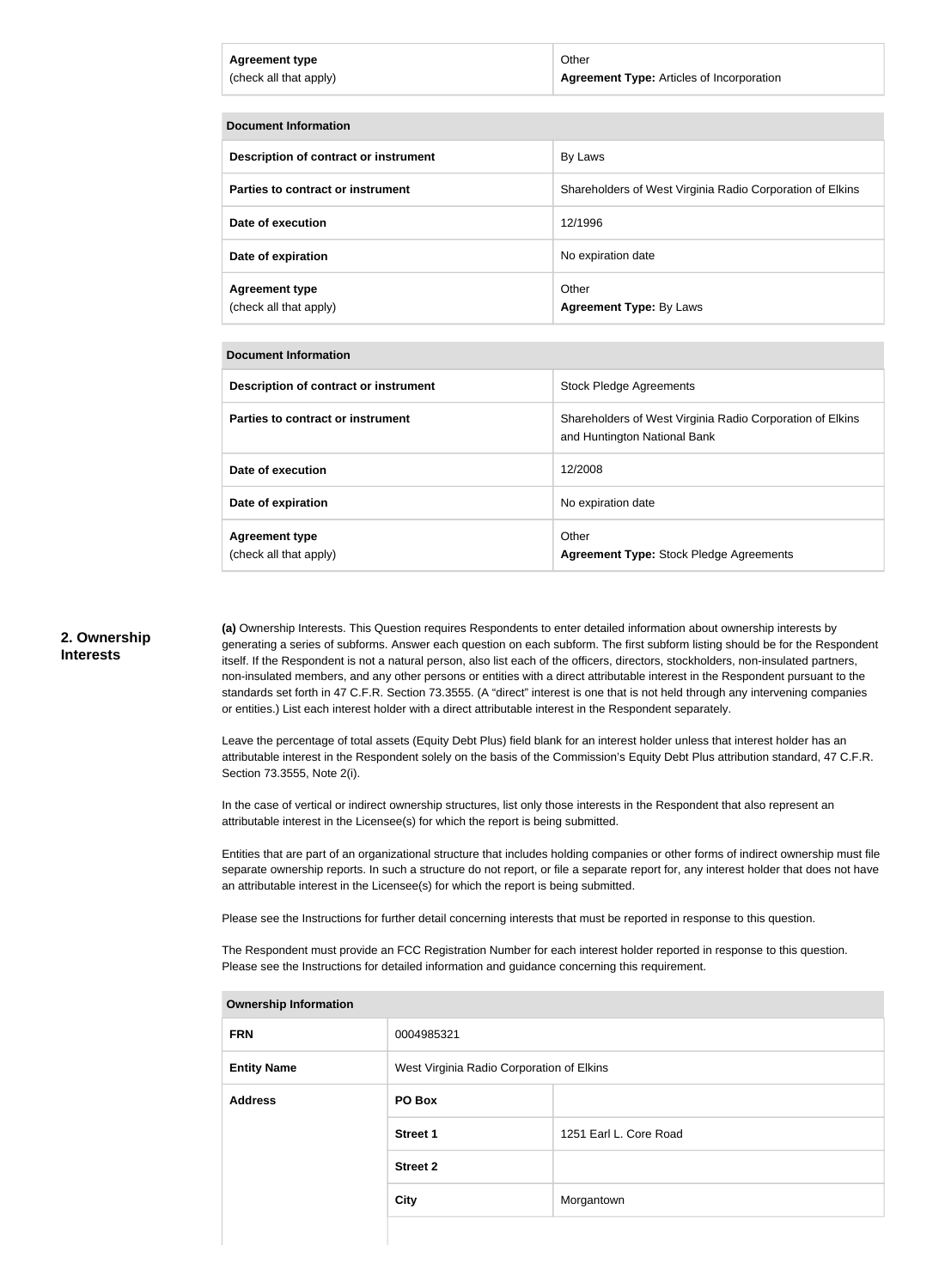|                                                         | State ("NA" if non-U.S.<br>address)                                                  | <b>WV</b>            |                                   |
|---------------------------------------------------------|--------------------------------------------------------------------------------------|----------------------|-----------------------------------|
|                                                         | <b>Zip/Postal Code</b>                                                               | 26505                |                                   |
|                                                         | Country (if non-U.S.<br>address)                                                     | <b>United States</b> |                                   |
| <b>Listing Type</b>                                     | Respondent                                                                           |                      |                                   |
| <b>Positional Interests</b><br>(check all that apply)   | Respondent                                                                           |                      |                                   |
| <b>Tribal Nation or Tribal</b><br><b>Entity</b>         | Interest holder is not a Tribal nation or Tribal entity                              |                      |                                   |
| <b>Interest Percentages</b><br>(enter percentage values | <b>Voting</b>                                                                        | 0.0%                 | <b>Jointly Held?</b><br><b>No</b> |
| from 0.0 to 100.0)                                      | <b>Equity</b>                                                                        | 0.0%                 |                                   |
|                                                         | <b>Total assets (Equity Debt</b><br>Plus)                                            | 0.0%                 |                                   |
|                                                         | Does interest holder have an attributable interest in one or more broadcast stations |                      | No.                               |

**that do not appear on this report?**

| <b>FRN</b>                                                | 0019226190                                |                        |                            |  |
|-----------------------------------------------------------|-------------------------------------------|------------------------|----------------------------|--|
| <b>Name</b>                                               | John R. Raese                             |                        |                            |  |
| <b>Address</b>                                            | PO Box                                    |                        |                            |  |
|                                                           | <b>Street 1</b>                           | 1251 Earl L. Core Road |                            |  |
|                                                           | <b>Street 2</b>                           |                        |                            |  |
|                                                           | <b>City</b>                               | Morgantown             |                            |  |
|                                                           | State ("NA" if non-U.S.<br>address)       | <b>WV</b>              |                            |  |
|                                                           | <b>Zip/Postal Code</b>                    | 26505                  |                            |  |
|                                                           | Country (if non-U.S.<br>address)          | <b>United States</b>   |                            |  |
| <b>Listing Type</b>                                       | Other Interest Holder                     |                        |                            |  |
| <b>Positional Interests</b><br>(check all that apply)     | Officer, Director, Stockholder            |                        |                            |  |
| Citizenship, Gender,                                      | <b>Citizenship</b>                        | US                     |                            |  |
| <b>Ethnicity, and Race</b><br><b>Information (Natural</b> | Gender                                    | Male                   |                            |  |
| <b>Persons Only)</b>                                      | <b>Ethnicity</b>                          | Not Hispanic or Latino |                            |  |
|                                                           | Race                                      | White                  |                            |  |
| <b>Interest Percentages</b><br>(enter percentage values   | <b>Voting</b>                             | 50.0%                  | <b>Jointly Held?</b><br>No |  |
| from 0.0 to 100.0)                                        | <b>Equity</b>                             | 50.0%                  |                            |  |
|                                                           | <b>Total assets (Equity Debt</b><br>Plus) |                        |                            |  |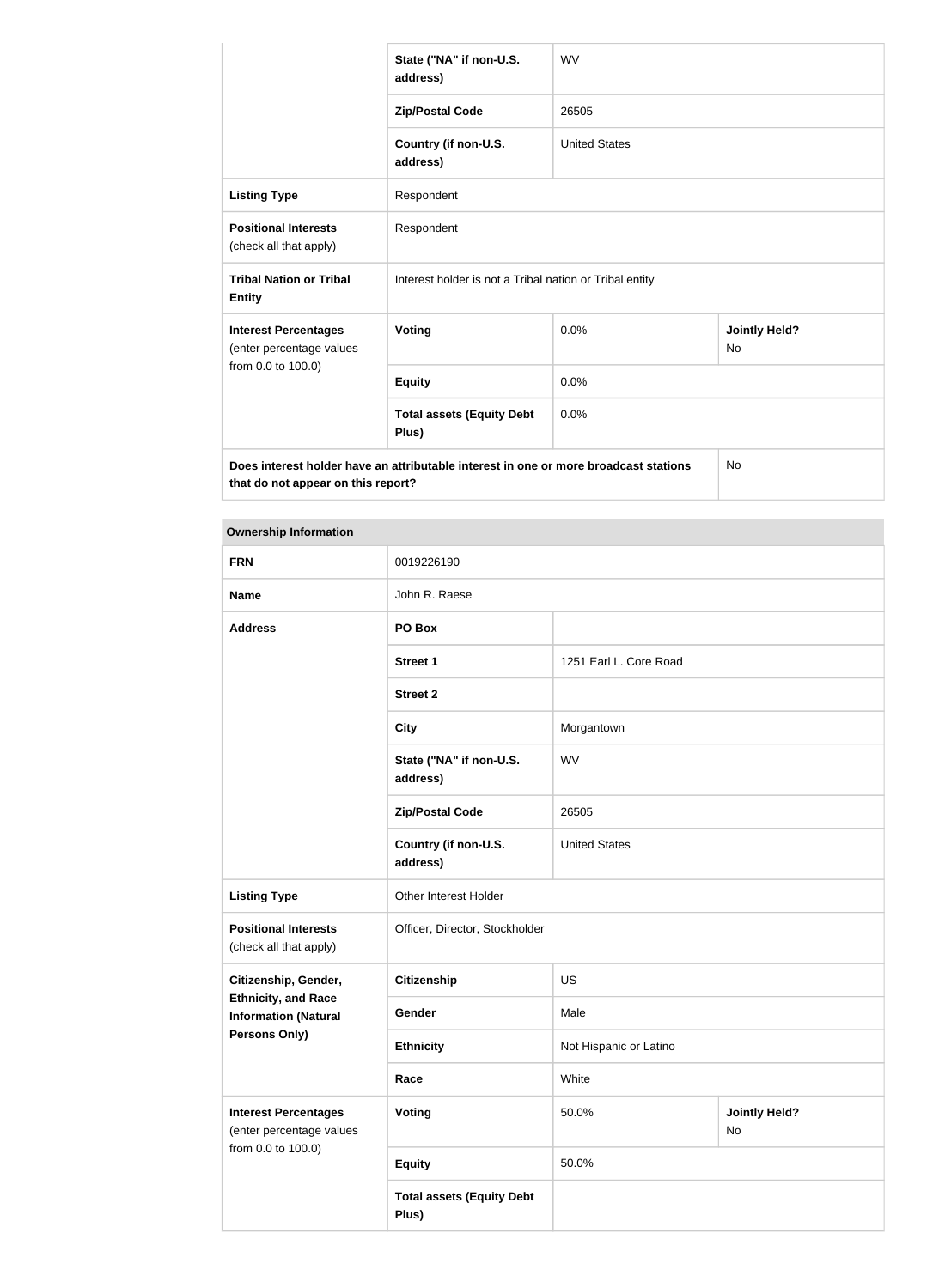**Does interest holder have an attributable interest in one or more broadcast stations that do not appear on this report?**

Yes

| <b>Ownership Information</b>                              |                                                                                      |                                     |     |
|-----------------------------------------------------------|--------------------------------------------------------------------------------------|-------------------------------------|-----|
| <b>FRN</b>                                                | 0019226224                                                                           |                                     |     |
| <b>Name</b>                                               | David A. Raese                                                                       |                                     |     |
| <b>Address</b>                                            | PO Box                                                                               |                                     |     |
|                                                           | <b>Street 1</b>                                                                      | 1251 Earl L. Core Road              |     |
|                                                           | <b>Street 2</b>                                                                      |                                     |     |
|                                                           | <b>City</b>                                                                          | Morgantown                          |     |
|                                                           | State ("NA" if non-U.S.<br>address)                                                  | WV                                  |     |
|                                                           | <b>Zip/Postal Code</b>                                                               | 26505                               |     |
|                                                           | Country (if non-U.S.<br>address)                                                     | <b>United States</b>                |     |
| <b>Listing Type</b>                                       | Other Interest Holder                                                                |                                     |     |
| <b>Positional Interests</b><br>(check all that apply)     | Officer, Director, Stockholder                                                       |                                     |     |
| Citizenship, Gender,                                      | <b>Citizenship</b>                                                                   | US                                  |     |
| <b>Ethnicity, and Race</b><br><b>Information (Natural</b> | Gender                                                                               | Male                                |     |
| <b>Persons Only)</b>                                      | <b>Ethnicity</b>                                                                     | Not Hispanic or Latino              |     |
|                                                           | Race                                                                                 | White                               |     |
| <b>Interest Percentages</b><br>(enter percentage values   | Voting                                                                               | <b>Jointly Held?</b><br>50.0%<br>No |     |
| from 0.0 to 100.0)                                        | <b>Equity</b>                                                                        | 50.0%                               |     |
|                                                           | <b>Total assets (Equity Debt</b><br>Plus)                                            |                                     |     |
| that do not appear on this report?                        | Does interest holder have an attributable interest in one or more broadcast stations |                                     | Yes |

| the contract of the contract of the contract of the contract of the contract of the contract of the contract of |                                     |                        |
|-----------------------------------------------------------------------------------------------------------------|-------------------------------------|------------------------|
| <b>FRN</b>                                                                                                      | 0019226232                          |                        |
| <b>Name</b>                                                                                                     | Dale B. Miller                      |                        |
| <b>Address</b>                                                                                                  | PO Box                              |                        |
|                                                                                                                 | <b>Street 1</b>                     | 1251 Earl L. Core Road |
|                                                                                                                 | <b>Street 2</b>                     |                        |
|                                                                                                                 | <b>City</b>                         | Morgantown             |
|                                                                                                                 | State ("NA" if non-U.S.<br>address) | WV                     |
|                                                                                                                 | <b>Zip/Postal Code</b>              | 26505                  |
|                                                                                                                 |                                     |                        |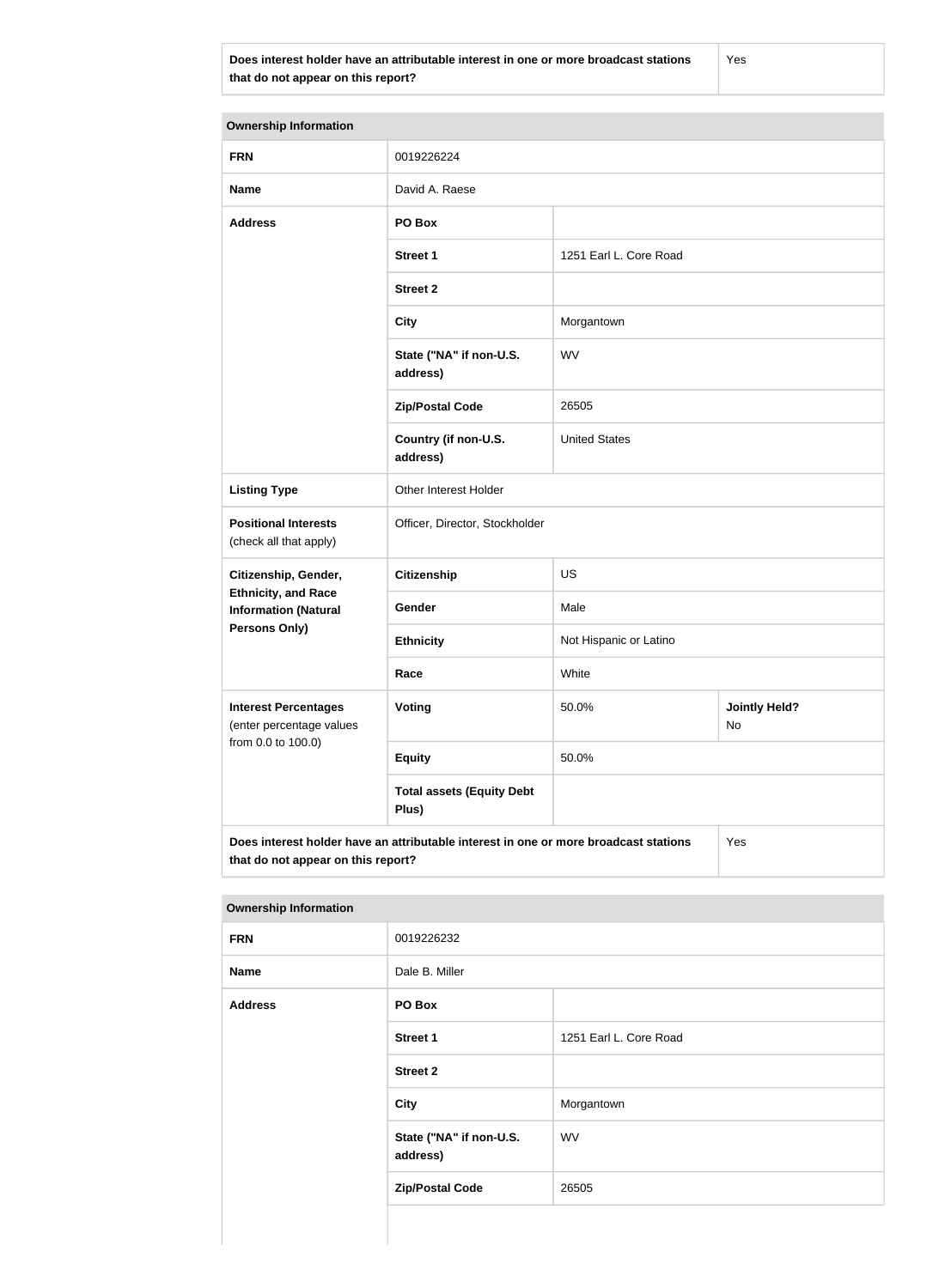|                                                                                                                            | Country (if non-U.S.<br>address)          | <b>United States</b>   |                                   |
|----------------------------------------------------------------------------------------------------------------------------|-------------------------------------------|------------------------|-----------------------------------|
|                                                                                                                            |                                           |                        |                                   |
| <b>Listing Type</b>                                                                                                        | Other Interest Holder                     |                        |                                   |
| <b>Positional Interests</b><br>(check all that apply)                                                                      | Officer, Director                         |                        |                                   |
| Citizenship, Gender,                                                                                                       | Citizenship                               | <b>US</b>              |                                   |
| <b>Ethnicity, and Race</b><br><b>Information (Natural</b><br>Persons Only)                                                 | Gender                                    | Male                   |                                   |
|                                                                                                                            | <b>Ethnicity</b>                          | Not Hispanic or Latino |                                   |
|                                                                                                                            | Race                                      | White                  |                                   |
| <b>Interest Percentages</b><br>(enter percentage values                                                                    | Voting                                    | 0.0%                   | <b>Jointly Held?</b><br><b>No</b> |
| from 0.0 to 100.0)                                                                                                         | <b>Equity</b>                             | 0.0%                   |                                   |
|                                                                                                                            | <b>Total assets (Equity Debt</b><br>Plus) |                        |                                   |
| Does interest holder have an attributable interest in one or more broadcast stations<br>that do not appear on this report? |                                           |                        | Yes                               |

| <b>FRN</b>                                                | 0019226240                                |                        |                            |  |
|-----------------------------------------------------------|-------------------------------------------|------------------------|----------------------------|--|
| <b>Name</b>                                               | James M. Troy                             |                        |                            |  |
| <b>Address</b>                                            | PO Box                                    |                        |                            |  |
|                                                           | <b>Street 1</b>                           | 1251 Earl L. Core Road |                            |  |
|                                                           | <b>Street 2</b>                           |                        |                            |  |
|                                                           | <b>City</b>                               | Morgantown             |                            |  |
|                                                           | State ("NA" if non-U.S.<br>address)       | <b>WV</b>              |                            |  |
|                                                           | <b>Zip/Postal Code</b>                    | 26505                  |                            |  |
|                                                           | Country (if non-U.S.<br>address)          | <b>United States</b>   |                            |  |
| <b>Listing Type</b>                                       | Other Interest Holder                     |                        |                            |  |
| <b>Positional Interests</b><br>(check all that apply)     | Officer, Director                         |                        |                            |  |
| Citizenship, Gender,                                      | <b>Citizenship</b>                        | US                     |                            |  |
| <b>Ethnicity, and Race</b><br><b>Information (Natural</b> | Gender                                    | Male                   |                            |  |
| <b>Persons Only)</b>                                      | <b>Ethnicity</b>                          | Not Hispanic or Latino |                            |  |
|                                                           | Race                                      | White                  |                            |  |
| <b>Interest Percentages</b><br>(enter percentage values   | <b>Voting</b>                             | 0.0%                   | <b>Jointly Held?</b><br>No |  |
| from 0.0 to 100.0)                                        | <b>Equity</b>                             | 0.0%                   |                            |  |
|                                                           | <b>Total assets (Equity Debt</b><br>Plus) |                        |                            |  |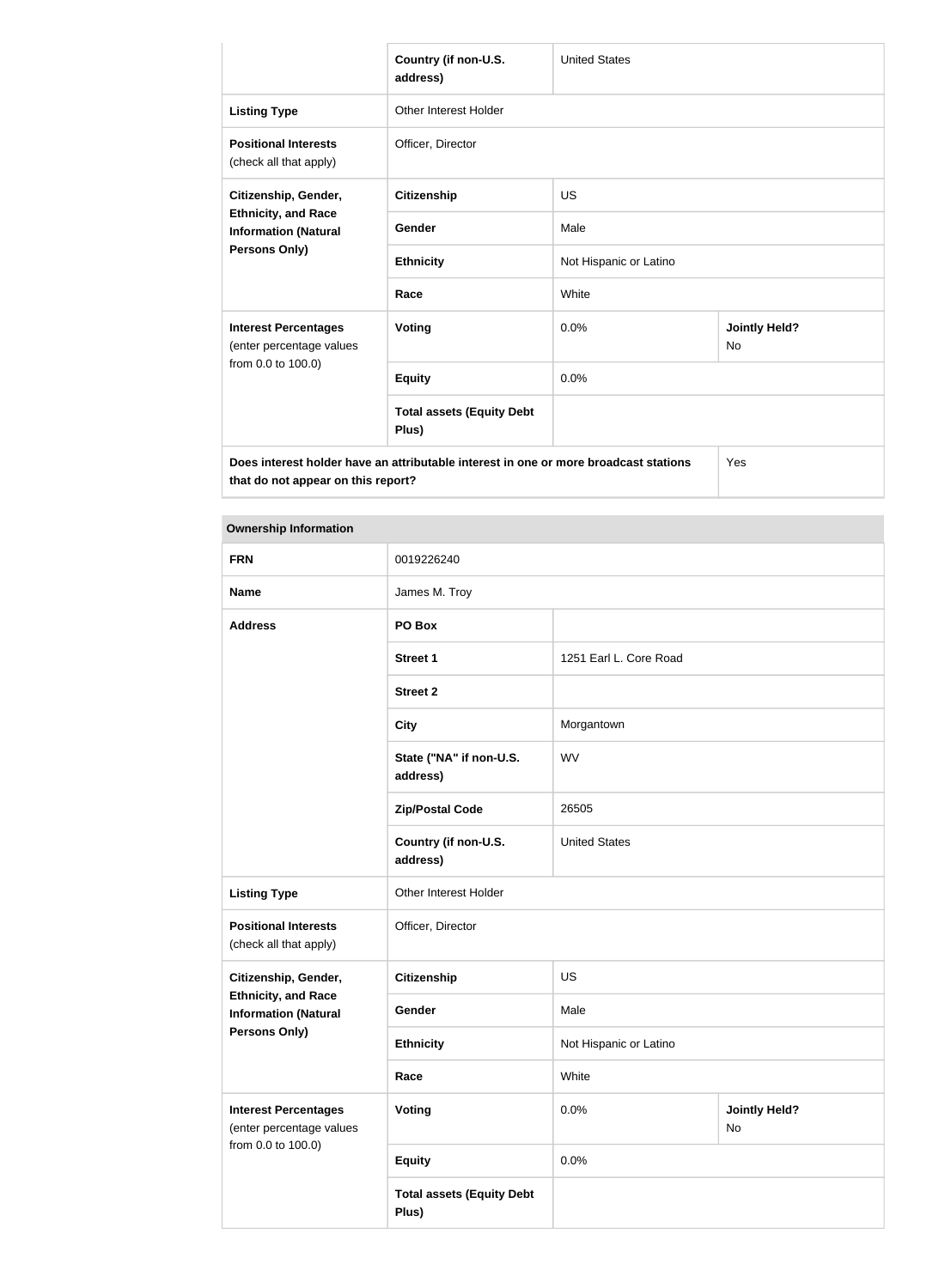**Does interest holder have an attributable interest in one or more broadcast stations that do not appear on this report?**

Yes

| <b>Ownership Information</b>                              |                                                                                      |                        |                            |
|-----------------------------------------------------------|--------------------------------------------------------------------------------------|------------------------|----------------------------|
| <b>FRN</b>                                                | 0019226281                                                                           |                        |                            |
| <b>Name</b>                                               | J. Robert Gwynne                                                                     |                        |                            |
| <b>Address</b>                                            | PO Box                                                                               |                        |                            |
|                                                           | <b>Street 1</b>                                                                      | 1251 Earl L. Core Road |                            |
|                                                           | <b>Street 2</b>                                                                      |                        |                            |
|                                                           | <b>City</b>                                                                          | Morgantown             |                            |
|                                                           | State ("NA" if non-U.S.<br>address)                                                  | <b>WV</b>              |                            |
|                                                           | <b>Zip/Postal Code</b>                                                               | 26505                  |                            |
|                                                           | Country (if non-U.S.<br>address)                                                     | <b>United States</b>   |                            |
| <b>Listing Type</b>                                       | Other Interest Holder                                                                |                        |                            |
| <b>Positional Interests</b><br>(check all that apply)     | Officer, Director                                                                    |                        |                            |
| Citizenship, Gender,                                      | <b>Citizenship</b>                                                                   | US                     |                            |
| <b>Ethnicity, and Race</b><br><b>Information (Natural</b> | Gender                                                                               | Male                   |                            |
| <b>Persons Only)</b>                                      | <b>Ethnicity</b>                                                                     | Not Hispanic or Latino |                            |
|                                                           | Race                                                                                 | White                  |                            |
| <b>Interest Percentages</b><br>(enter percentage values   | Voting                                                                               | 0.0%                   | <b>Jointly Held?</b><br>No |
| from 0.0 to 100.0)                                        | <b>Equity</b>                                                                        | 0.0%                   |                            |
|                                                           | <b>Total assets (Equity Debt</b><br>Plus)                                            |                        |                            |
| that do not appear on this report?                        | Does interest holder have an attributable interest in one or more broadcast stations |                        | Yes                        |

| . .            |                                     |                        |
|----------------|-------------------------------------|------------------------|
| <b>FRN</b>     | 0019226471                          |                        |
| <b>Name</b>    | Harvey H. Kercheval                 |                        |
| <b>Address</b> | PO Box                              |                        |
|                | <b>Street 1</b>                     | 1251 Earl L. Core Road |
|                | <b>Street 2</b>                     |                        |
|                | <b>City</b>                         | Morgantown             |
|                | State ("NA" if non-U.S.<br>address) | WV                     |
|                | <b>Zip/Postal Code</b>              | 26505                  |
|                |                                     |                        |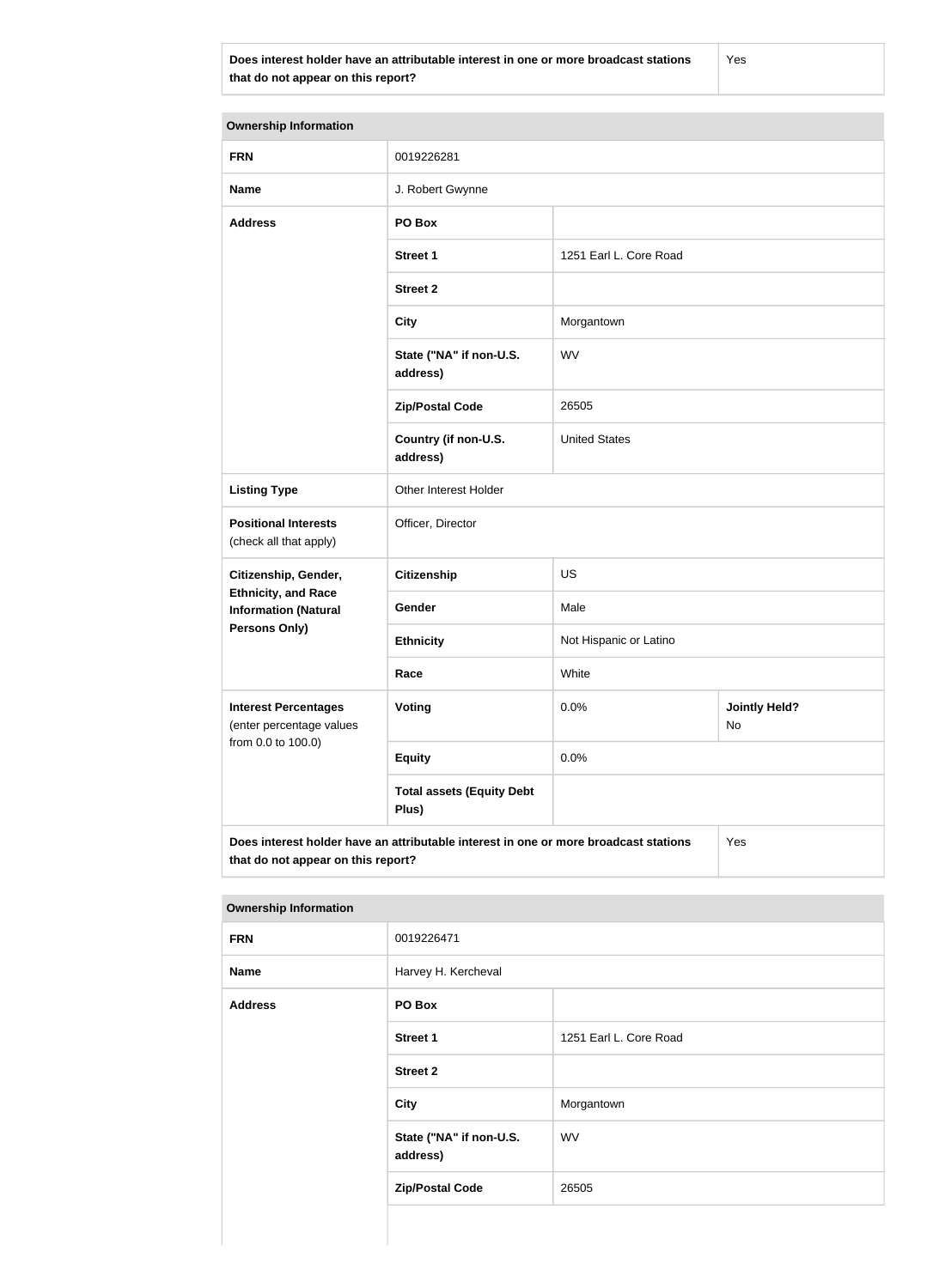|                                                                                                                            | Country (if non-U.S.<br>address)          | <b>United States</b>   |                                   |
|----------------------------------------------------------------------------------------------------------------------------|-------------------------------------------|------------------------|-----------------------------------|
| <b>Listing Type</b>                                                                                                        | Other Interest Holder                     |                        |                                   |
| <b>Positional Interests</b><br>(check all that apply)                                                                      | Officer                                   |                        |                                   |
| Citizenship, Gender,                                                                                                       | Citizenship                               | <b>US</b>              |                                   |
| <b>Ethnicity, and Race</b><br><b>Information (Natural</b><br>Persons Only)                                                 | Gender                                    | Male                   |                                   |
|                                                                                                                            | <b>Ethnicity</b>                          | Not Hispanic or Latino |                                   |
|                                                                                                                            | Race                                      | White                  |                                   |
| <b>Interest Percentages</b><br>(enter percentage values                                                                    | Voting                                    | 0.0%                   | <b>Jointly Held?</b><br><b>No</b> |
| from 0.0 to 100.0)                                                                                                         | <b>Equity</b>                             | 0.0%                   |                                   |
|                                                                                                                            | <b>Total assets (Equity Debt</b><br>Plus) |                        |                                   |
| Does interest holder have an attributable interest in one or more broadcast stations<br>that do not appear on this report? |                                           |                        | Yes                               |

| <b>FRN</b>                                                | 0019226364                                |                           |                            |  |
|-----------------------------------------------------------|-------------------------------------------|---------------------------|----------------------------|--|
| <b>Name</b>                                               | Jeffrey Jenkins                           |                           |                            |  |
| <b>Address</b>                                            | PO Box                                    |                           |                            |  |
|                                                           | <b>Street 1</b>                           | 1111 Virginia Street East |                            |  |
|                                                           | <b>Street 2</b>                           |                           |                            |  |
|                                                           | <b>City</b>                               | Charleston                |                            |  |
|                                                           | State ("NA" if non-U.S.<br>address)       | <b>WV</b>                 |                            |  |
|                                                           | <b>Zip/Postal Code</b>                    | 25301                     |                            |  |
|                                                           | Country (if non-U.S.<br>address)          | <b>United States</b>      |                            |  |
| <b>Listing Type</b>                                       | Other Interest Holder                     |                           |                            |  |
| <b>Positional Interests</b><br>(check all that apply)     | Officer                                   |                           |                            |  |
| Citizenship, Gender,                                      | <b>Citizenship</b>                        | US                        |                            |  |
| <b>Ethnicity, and Race</b><br><b>Information (Natural</b> | Gender                                    | Male                      |                            |  |
| Persons Only)                                             | <b>Ethnicity</b>                          | Not Hispanic or Latino    |                            |  |
|                                                           | Race                                      | White                     |                            |  |
| <b>Interest Percentages</b><br>(enter percentage values   | <b>Voting</b>                             | 0.0%                      | <b>Jointly Held?</b><br>No |  |
| from 0.0 to 100.0)                                        | <b>Equity</b>                             | 0.0%                      |                            |  |
|                                                           | <b>Total assets (Equity Debt</b><br>Plus) |                           |                            |  |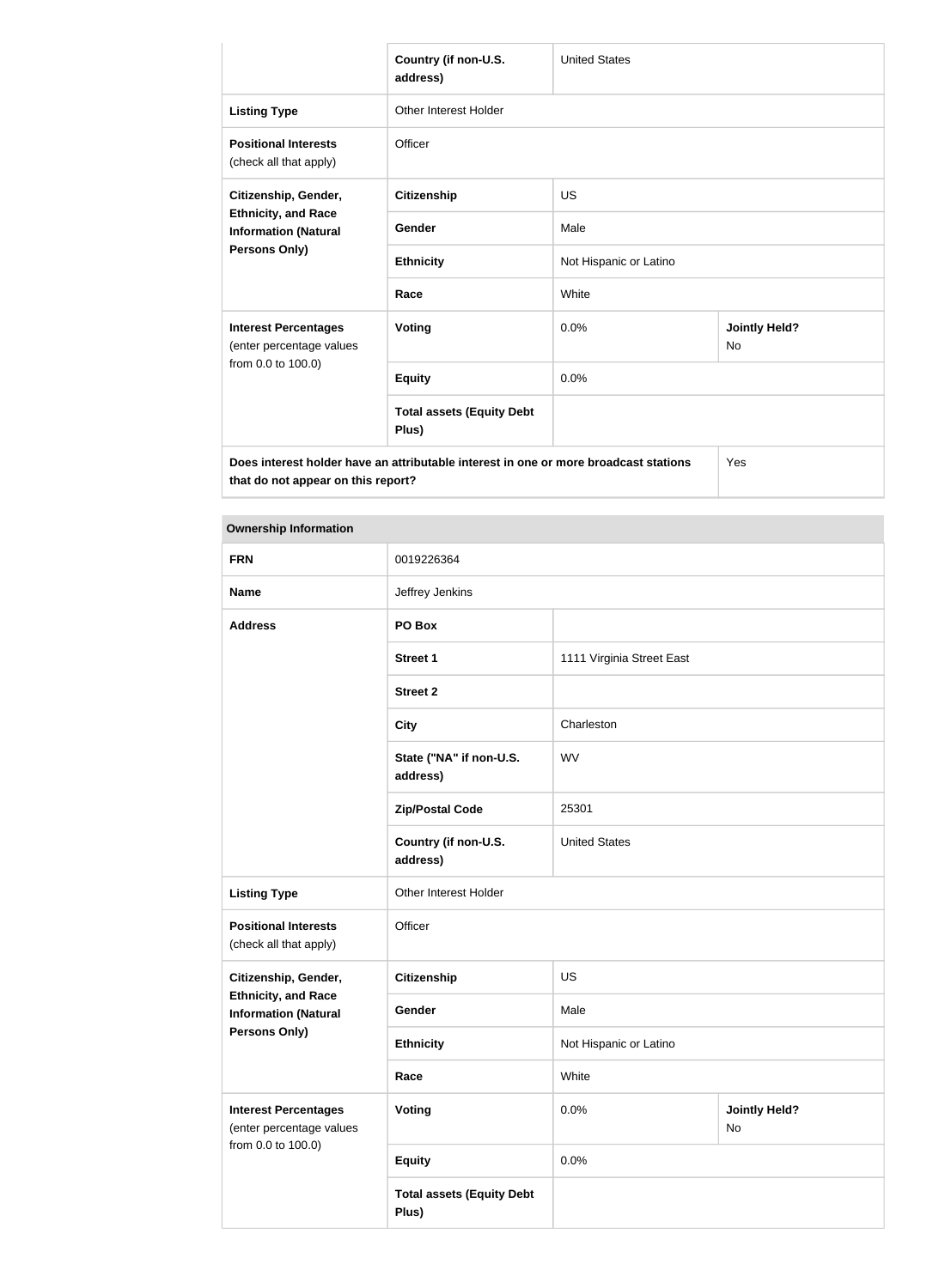**Does interest holder have an attributable interest in one or more broadcast stations that do not appear on this report?**

Yes

| <b>Ownership Information</b>                                                                                                      |                                           |                           |                            |  |
|-----------------------------------------------------------------------------------------------------------------------------------|-------------------------------------------|---------------------------|----------------------------|--|
| <b>FRN</b>                                                                                                                        | 0019226307                                |                           |                            |  |
| <b>Name</b>                                                                                                                       | Noel Richardson                           |                           |                            |  |
| <b>Address</b>                                                                                                                    | PO Box                                    |                           |                            |  |
|                                                                                                                                   | <b>Street 1</b>                           | 1111 Virginia Street East |                            |  |
|                                                                                                                                   | <b>Street 2</b>                           |                           |                            |  |
|                                                                                                                                   | <b>City</b>                               | Charleston                |                            |  |
|                                                                                                                                   | State ("NA" if non-U.S.<br>address)       | <b>WV</b>                 |                            |  |
|                                                                                                                                   | <b>Zip/Postal Code</b>                    | 25301                     |                            |  |
|                                                                                                                                   | Country (if non-U.S.<br>address)          | <b>United States</b>      |                            |  |
| <b>Listing Type</b>                                                                                                               | Other Interest Holder                     |                           |                            |  |
| <b>Positional Interests</b><br>(check all that apply)                                                                             | Officer                                   |                           |                            |  |
| Citizenship, Gender,                                                                                                              | <b>Citizenship</b>                        | US                        |                            |  |
| <b>Ethnicity, and Race</b><br><b>Information (Natural</b>                                                                         | Gender                                    | Male                      |                            |  |
| <b>Persons Only)</b>                                                                                                              | <b>Ethnicity</b>                          | Not Hispanic or Latino    |                            |  |
|                                                                                                                                   | Race                                      | White                     |                            |  |
| <b>Interest Percentages</b><br>(enter percentage values                                                                           | Voting                                    | 0.0%                      | <b>Jointly Held?</b><br>No |  |
| from 0.0 to 100.0)                                                                                                                | <b>Equity</b>                             | 0.0%                      |                            |  |
|                                                                                                                                   | <b>Total assets (Equity Debt</b><br>Plus) |                           |                            |  |
| Does interest holder have an attributable interest in one or more broadcast stations<br>Yes<br>that do not appear on this report? |                                           |                           |                            |  |

| יוסטטויוס ווייך קוווס וטוויר |                                     |                        |
|------------------------------|-------------------------------------|------------------------|
| <b>FRN</b>                   | 0023148133                          |                        |
| <b>Name</b>                  | Lisa Saurborn                       |                        |
| <b>Address</b>               | PO Box                              |                        |
|                              | <b>Street 1</b>                     | 1251 Earl L. Core Road |
|                              | <b>Street 2</b>                     |                        |
|                              | <b>City</b>                         | Morgantown             |
|                              | State ("NA" if non-U.S.<br>address) | <b>WV</b>              |
|                              | <b>Zip/Postal Code</b>              | 26505                  |
|                              |                                     |                        |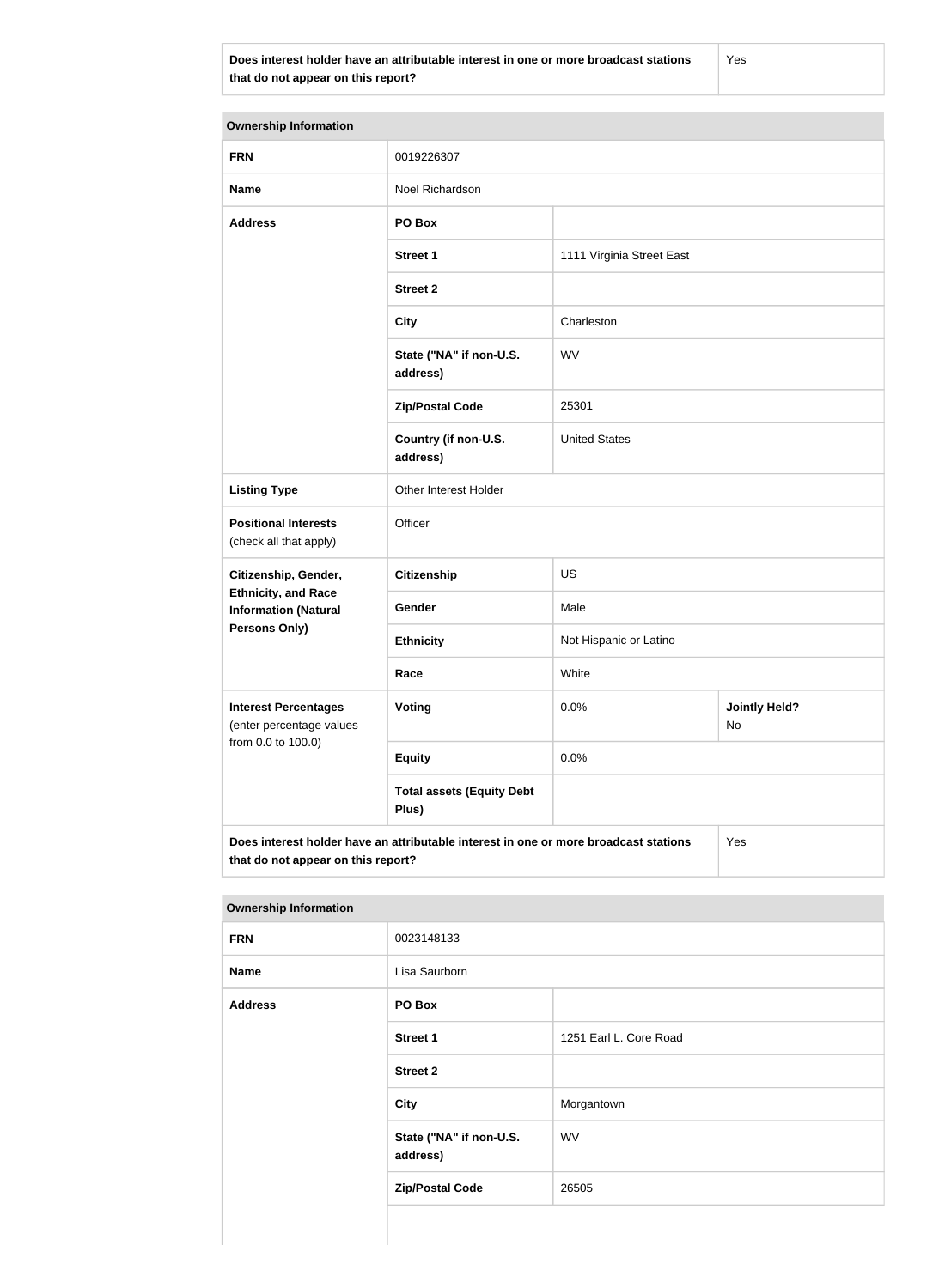|                                                                                                                                                                                                      | Country (if non-U.S.<br>address)          | <b>United States</b>   |                                   |
|------------------------------------------------------------------------------------------------------------------------------------------------------------------------------------------------------|-------------------------------------------|------------------------|-----------------------------------|
| <b>Listing Type</b>                                                                                                                                                                                  | <b>Other Interest Holder</b>              |                        |                                   |
| <b>Positional Interests</b><br>(check all that apply)                                                                                                                                                | Officer                                   |                        |                                   |
| Citizenship, Gender,<br><b>Ethnicity, and Race</b><br><b>Information (Natural</b><br>Persons Only)                                                                                                   | <b>Citizenship</b>                        | <b>US</b>              |                                   |
|                                                                                                                                                                                                      | <b>Gender</b>                             | Female                 |                                   |
|                                                                                                                                                                                                      | <b>Ethnicity</b>                          | Not Hispanic or Latino |                                   |
|                                                                                                                                                                                                      | Race                                      | White                  |                                   |
| <b>Interest Percentages</b><br>(enter percentage values                                                                                                                                              | Voting                                    | 0.0%                   | <b>Jointly Held?</b><br><b>No</b> |
| from 0.0 to 100.0)                                                                                                                                                                                   | <b>Equity</b>                             | 0.0%                   |                                   |
|                                                                                                                                                                                                      | <b>Total assets (Equity Debt</b><br>Plus) |                        |                                   |
| Does interest holder have an attributable interest in one or more broadcast stations<br>Yes<br>that do not appear on this report?                                                                    |                                           |                        |                                   |
| (b) Respondent certifies that any interests, including equity, financial, or voting<br>interests, not reported in this filing are non-attributable.<br>If "No," submit as an exhibit an explanation. |                                           |                        | Yes                               |

| (c) Does the Respondent or any reported interest holder<br>hold an attributable interest in any newspaper entities in | No |
|-----------------------------------------------------------------------------------------------------------------------|----|
| the same market as any station for which this report is                                                               |    |
| filed, as defined in 47 C.F.R. Section 73.3555?                                                                       |    |
| If "Yes," provide information describing the interest(s), using                                                       |    |
| EITHER the subform OR the spreadsheet option below.                                                                   |    |
| Respondents with a large number (50 or more) of entries to                                                            |    |
| submit should use the spreadsheet option.                                                                             |    |
| NOTE: Spreadsheets must be submitted in a special XML                                                                 |    |
| Spreadsheet format with the appropriate structure that is                                                             |    |
| specified in the documentation. For instructions on how to                                                            |    |
| use the spreadsheet option to complete this question                                                                  |    |
| (including templates to start with), please Click Here.                                                               |    |
| If using the subform, leave the percentage of total assets                                                            |    |
| (Equity Debt Plus) field blank for an interest holder unless                                                          |    |
| that interest holder has an attributable interest in the                                                              |    |
| newspaper entity solely on the basis of the Commission's                                                              |    |
| Equity Debt Plus attribution standard, 47 C.F.R. Section                                                              |    |
| 73.3555, Note 2(i). If using an XML Spreadsheet, enter "NA"                                                           |    |
| into the percentage of total assets (Equity Debt Plus) field                                                          |    |
| for an interest holder unless that interest holder has an                                                             |    |
| attributable interest in the newspaper entity solely on the                                                           |    |
| basis of the Commission's Equity Debt Plus attribution                                                                |    |
| standard.                                                                                                             |    |
| The Respondent must provide an FCC Registration Number                                                                |    |
| for each interest holder reported in response to this                                                                 |    |
| question. Please see the Instructions for detailed information                                                        |    |
| and guidance concerning this requirement.                                                                             |    |